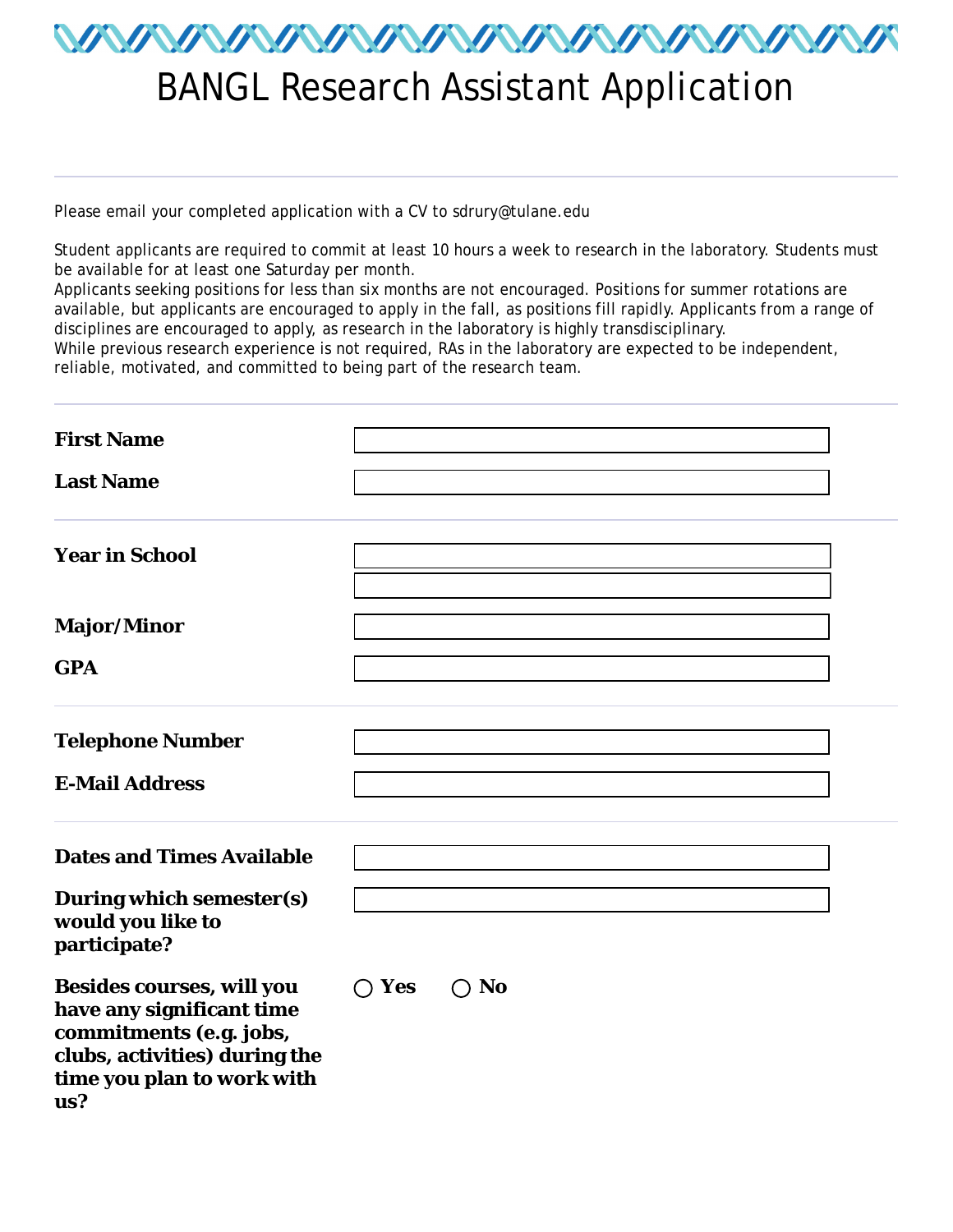| <b>Research Interests</b> | <b>Preparation of DNA</b>                 |
|---------------------------|-------------------------------------------|
|                           | <b>Preparation of RNA</b>                 |
|                           | Genotyping                                |
|                           | <b>Epigenetics</b>                        |
|                           | <b>Running study visits</b>               |
|                           | Data entry/checking of collected measures |
|                           | Literature searches and analyses          |
|                           | Other (please specify)                    |

## **Why are you interested in BANGL?**

Please describe your reason for applying, your career goals, and how our research is consistent with your future plans.